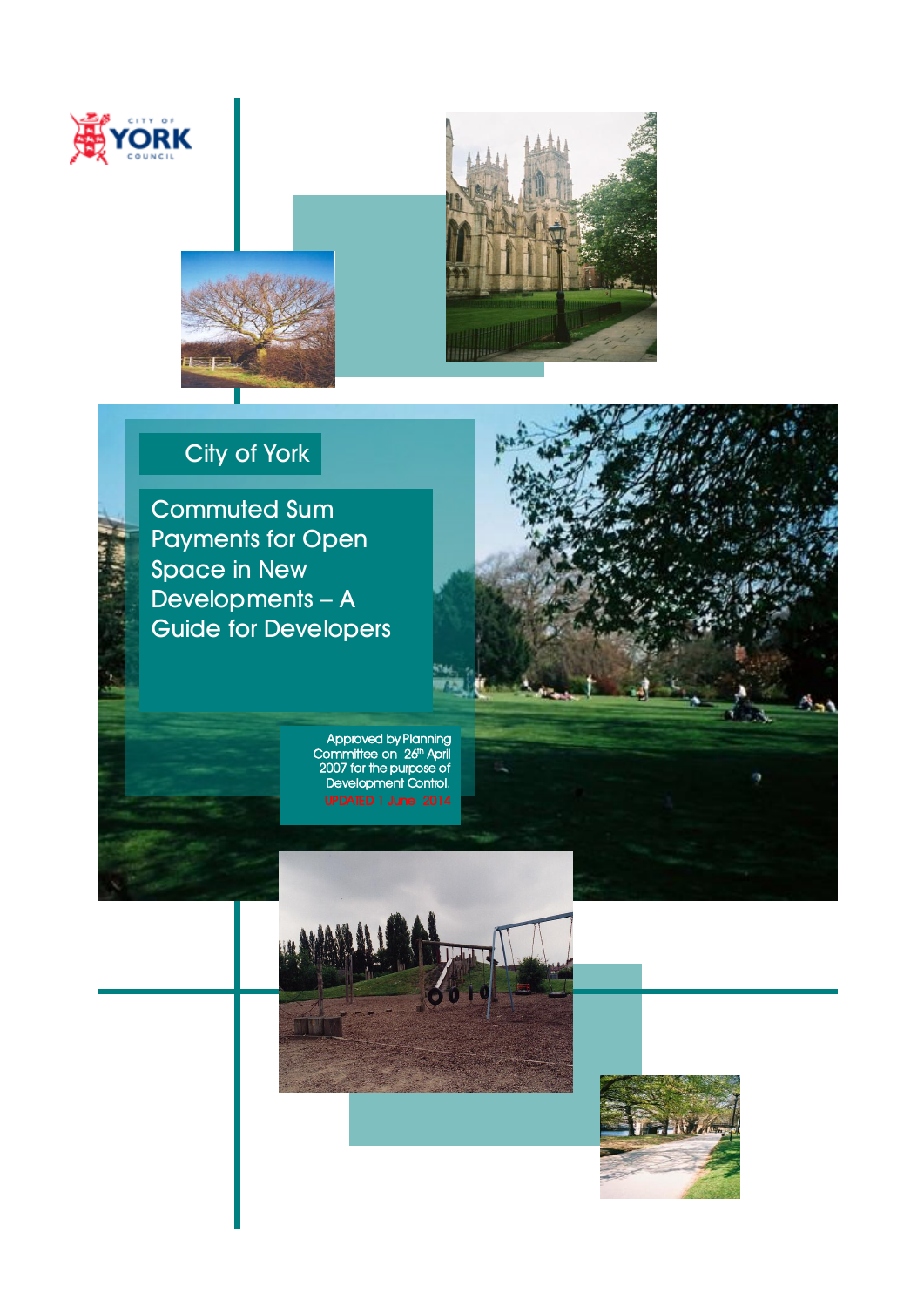## **Introduction**

The purpose of this advice note is to advise developers of the levels of commuted sum payments for open space provision, where it is established that a commuted sum will be required for residential development, and employment, retail and leisure developments of 2,500m<sup>2</sup> gross floor space or greater.

This advice note should be read in conjunction with policy L1c (Provision of New Open Space in Development) from the City of York Development Control Local Plan (April 2005), attached as Appendix A to this advice note. Advice on the application of this policy will be provided by the Development Control case officer – see contact details at the end of this advice note.

Where it is established that a commuted sum payment is required in lieu of provision of open space on site, the following standards will apply.

## **For residential developments:**

Policy L1c (Provision of New Open Space in Development) requires a commuted sum payment towards open space provision in residential developments:

• of less than 10 dwellings; and of 10 or more dwellings, where there is not enough space to meet open space requirements on-site.

In developments of 10 or more dwellings, on-site provision should be provided, unless it could be proven that on-site provision would not be feasible, in which case, a commuted sum payment should be provided. Where a commuted sum payment is proposed, the payment will be made towards increasing capacity and accessibility of existing provision.

The table below shows the commuted sum payments required for residential developments. Commuted sum payments will be secured by a Section 106 Agreement.

*Commuted sum required per dwelling for increasing capacity and access of existing provision (excluding the land cost element)* 

| No of bedrooms<br>in a single<br>dwelling | Children's equipped<br>play Space (£) | Informal Amenity<br>Open Space (£) | <b>Outdoor Sports</b><br>$Facilities(E)$ |
|-------------------------------------------|---------------------------------------|------------------------------------|------------------------------------------|
|                                           | £N/A                                  | £151                               | £213                                     |
|                                           | £526                                  | £302                               | £426                                     |
| 3                                         | £1052                                 | £453                               | £639                                     |
|                                           | £1578                                 | £604                               | £852                                     |
| 5+                                        | £2104                                 | £775                               | £1065                                    |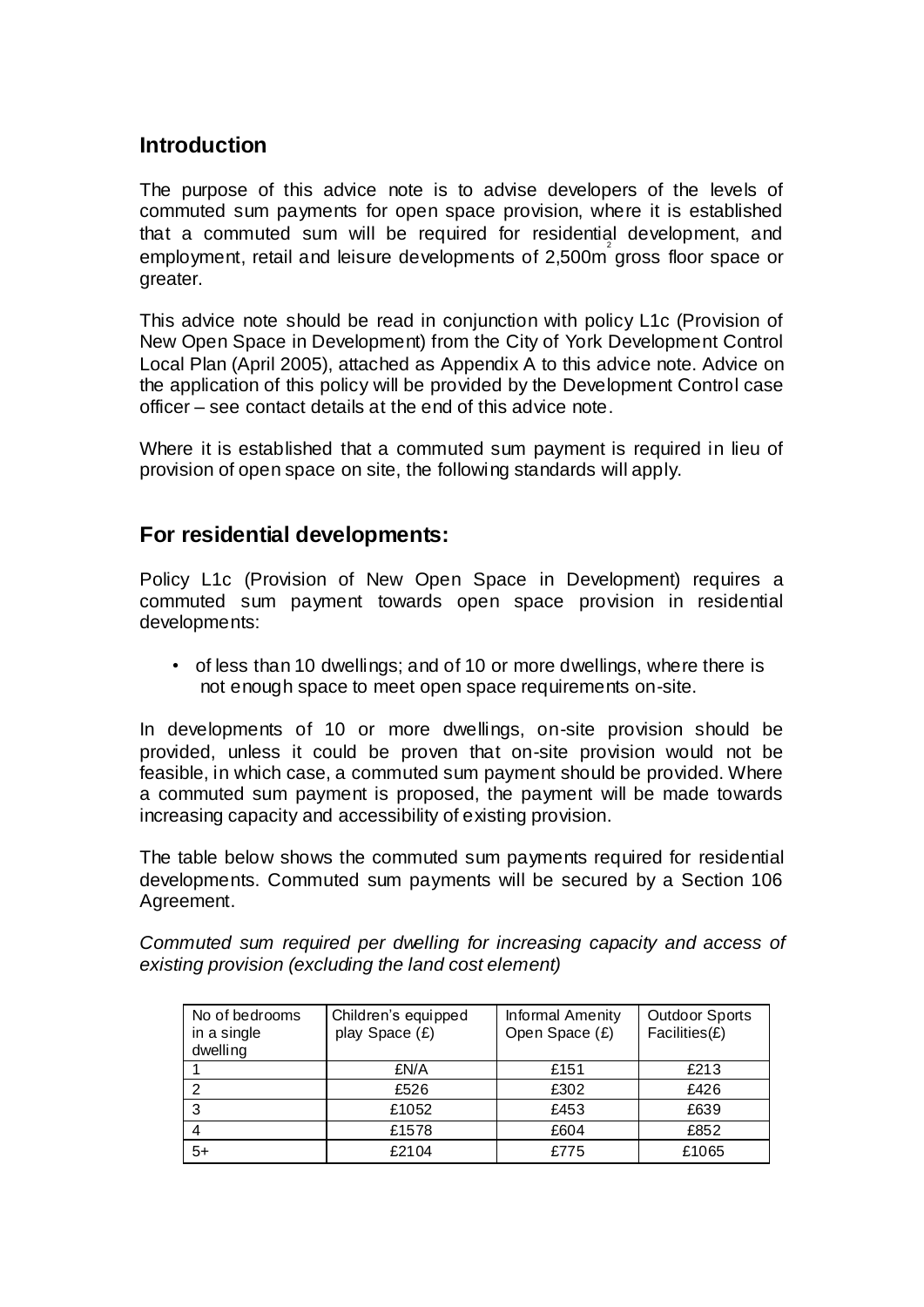(Source: Based on existing schemes w ithin the City of York, upgraded, using the inflation trades data figure from the Building Costs Information Service Tender Price Index, as provided by the Royal Institute of Chartered Surveyors. Prices w ill be updated annually in line w ith the Building Costs Information Service Tender Price Index)

Please note that inflation at the time of the signing of the Section 106 Agreement must be added to the above figures, where necessary – for example, if the Section 106 Agreement was signed after revised figures were published to take into account of annual inflation.

However, in situations where commuted sum payments are required for the provision of new open space, appropriate land values at the time of determining the planning application would need to be considered in addition to the figures shown in the table above, to allow for the purchase of new land. This would normally occur when adequate, accessible open space does not exist close to the development site.

## **For employment, retail and leisure developments:**

Policy L1c also establishes the need for employment, retail and leisure uses with a gross floorspace of 2,500m2 or greater, to provide for amenity open space. If it is established that a commuted sum payment is appropriate, an amount of £151 per employee would be required (calculations based on 9m2 of open space per employee). Where a planning application does not establish a number of employees within a development, the following figures would be used to calculate the required payment.

| <b>Proposed Use Class</b>                                                                                         | Number of<br>employees<br>per hectare |
|-------------------------------------------------------------------------------------------------------------------|---------------------------------------|
| B1 (Business) uses within the City Centre, as shown on<br>the City of York Local Plan Proposals Map (April 2005)  | 667                                   |
| B1 (Business) uses outside the City Centre, as shown on<br>the City of York Local Plan Proposals Map (April 2005) | 200                                   |
| B <sub>2</sub> (General industrial) uses                                                                          | 133                                   |
| B8 (Distribution or storage) uses                                                                                 | 100                                   |

These figures are based on average densities on B1 / B2 / B8 schemes undertaken within the City of York.

In schemes which don't specify the breakdown of B1 / B2 / B8, the number of employees used in calculating the required commuted sum payments will be based on the highest number of employees per hectare.

Due to the diversity of possible uses within retail and leisure proposals over 2,500m 2 gross floorspace, it is difficult to establish the average number of employees. Therefore, where retail and leisure uses are proposed, officers will establish an estimate of the number of employees through discussion with the applicant.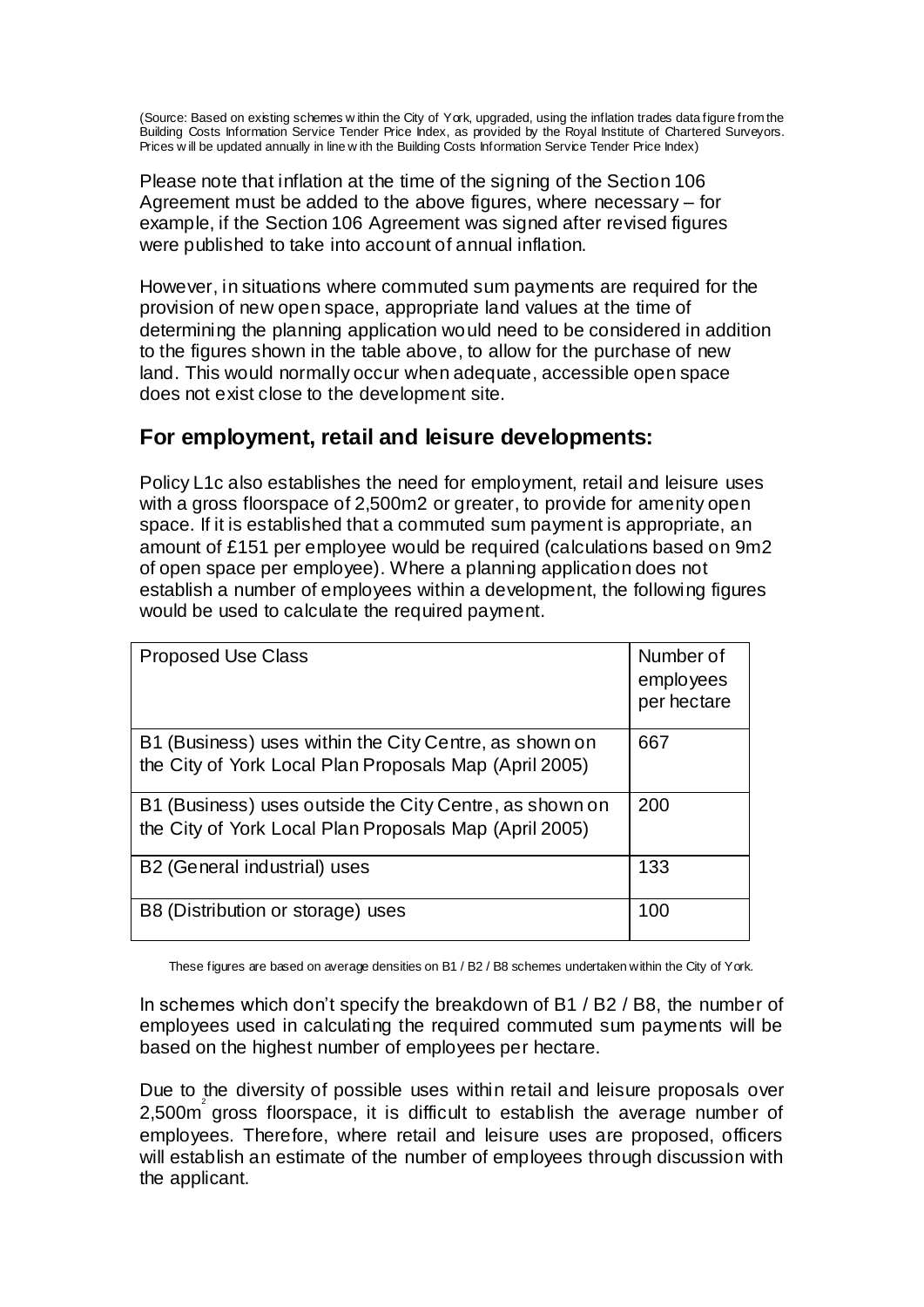Appendix A: City of York Draft Local Plan Incorporating the 4<sup>th</sup> Set of Changes (April 2005)

**Policy L1c (Provision of New Open Space in Development)**  Developments for all housing sites or commercial proposals over 2,500m<sup>2</sup> gross floor space will be required to make provision for the open space needs of future occupiers. This should be provided in addition to any area required for landscaping.

For sites of less than 10 dwellings a commuted sum payment will be required towards off site provision.

For sites of 10 or more dwellings, an assessment of existing open space provision accessible to the proposed development site including its capacity to absorb additional usage will be undertaken. This is to ascertain the type of open space required and whether on-site or a commuted sum payment for offsite provision is more appropriate (this will include the cost of land purchase), based on individual site circumstances.

The level of provision or commuted sum equivalent will be based on the following figures (a breakdown of these figures for each dwelling will be provided in a Supplementary Planning Guidance document covering open space).

The following provision of open space (or commuted sum equivalent) will be required:

a) 0.9ha per 1,000 population / or 1,000 employees of informal amenity open space;

In addition, for housing developments:

- b) 1.7ha per 1,000 population of sports pitches;
- c) 0.7ha per 1,000 population for children's equipped play spaces.

Applicants will be expected to enter into a Section 106 Agreement towards ensuring the provision and future maintenance (whether by means of a commuted sum payment or by some other means) of the open space facility for a period of 10 years.

Rest homes and nursing homes will only be expected to provide amenity open space. Single bedroom dwellings and student accommodation will not be expected to provide children's play space.

The Council considers that all residents should have access to safe, attractive and useable public open space and the Local Plan Strategy aims to promote accessible open space in new residential, employment, retail and leisure developments.

Policy L1c aims to secure open space of a useable and maintainable standard in new residential, employment, retail and leisure developments. The thresholds for the policy to come into force have been chosen to ensure the deliverability of open space of a size, which will be of use to the community